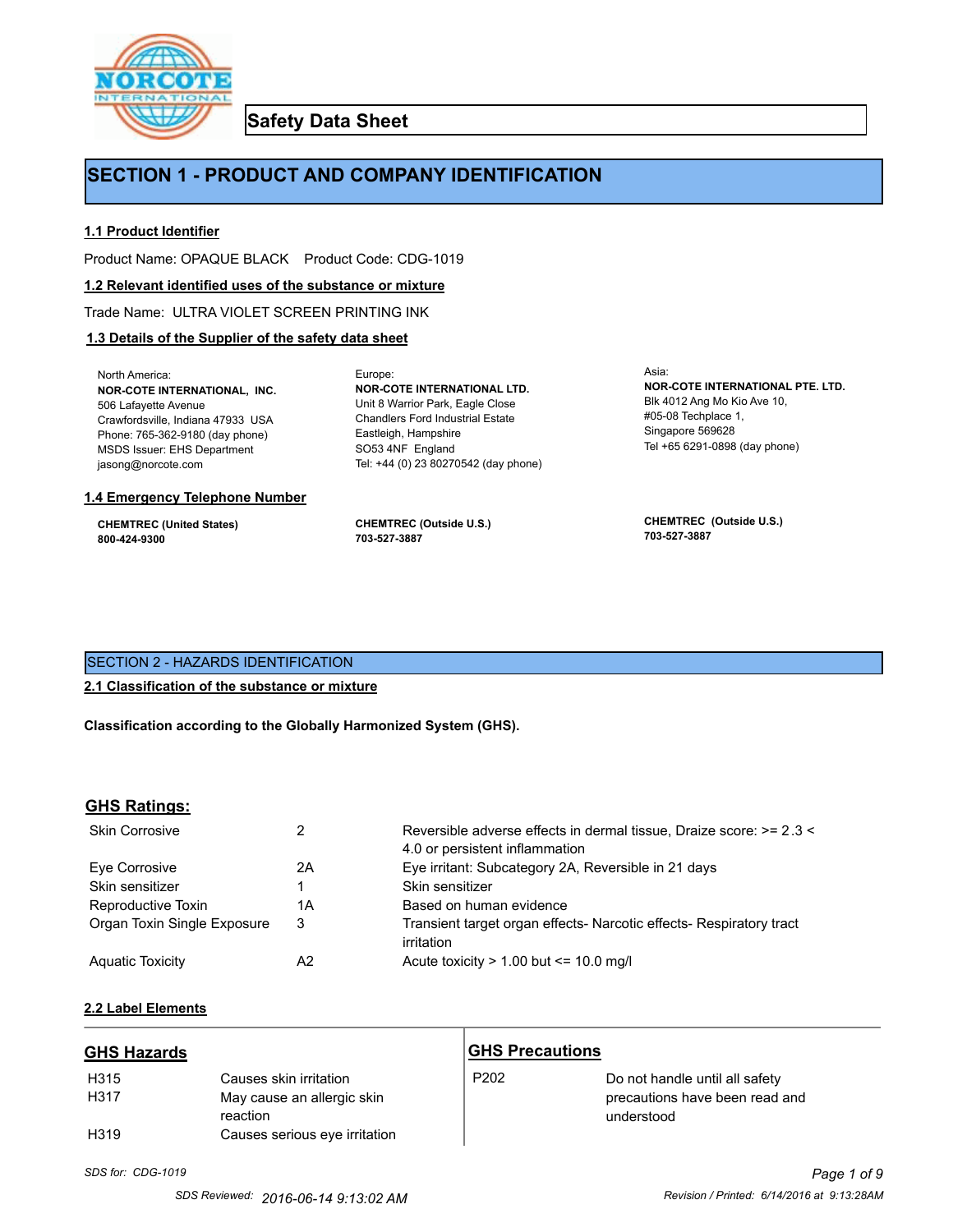| H335 | May cause respiratory irritation            | P <sub>261</sub> | Avoid breathing                                                                                       |
|------|---------------------------------------------|------------------|-------------------------------------------------------------------------------------------------------|
| H336 | May cause drowsiness or                     |                  | dust/fume/gas/mist/vapours/spray                                                                      |
|      | dizziness                                   | P273             | Avoid release to the environment                                                                      |
| H360 | May damage fertility or the<br>unborn child | P <sub>280</sub> | Wear protective gloves/protective<br>clothing/eye protection/face protection                          |
| H401 | Toxic to aquatic life                       | P362             | Take off contaminated clothing and<br>wash before reuse                                               |
|      |                                             | P302+P352        | IF ON SKIN: Wash with soap and water                                                                  |
|      |                                             | P304+P340        | IF INHALED: Remove victim to fresh air<br>and keep at rest in a position<br>comfortable for breathing |
|      |                                             | P305+P351+P33    | IF IN EYES: Rinse continuously with                                                                   |
|      |                                             | 8                | water for several minutes. Remove<br>contact lenses if present and easy to                            |
|      |                                             |                  | do - continue rinsing                                                                                 |
|      |                                             | P308+P313        | IF exposed or concerned: Get medical<br>advice/attention                                              |
|      |                                             | P333+P313        | If skin irritation or a rash occurs: Get<br>medical advice/attention                                  |

#### **Danger**



**EMERGENCY OVERVIEW:** Product is a liquid with mild acrylic odor that may be harmful if inhaled or swallowed. Product may cause serious damage to eyes, allergic skin reactions and irritation to respiratory system. Avoid breathing vapors. Avoid spillage to sewers or waterways.

#### **ROUTES OF ENTRY:** Dermal, Inhalation, Ingestion

**ACUTE HEALTH EFFECTS:** Irritant to skin, eyes and respiratory tract. Effects may be delayed for several hours. Eyes Respiratory System

**Skin Contact:** Potential irritant and can cause allergic skin reaction. Repeated or prolonged contact may cause sensitization.

**Eye Contact:** Liquid, vapors, or mists may cause eye irritation. Protect eyes from repeated or prolonged contact.

**Ingestion:** May be harmful if swallowed. Gastrointestinal tract irritation may result.

**Inhalation:** May be harmful if inhaled. May cause irritation to upper respiratory tract upon prolonged or repeated inhalation.

### **Effects of Overexposure**

**MEDICAL CONDITIONS AGGRAVATED BY EXPOSURE:** Repeated and prolonged overexposure may increase the potential for adverse health effects.

**CHRONIC HEALTH EFFECTS:** No additional information

# SECTION 3 - COMPOSITION / INFORMATION ON INGREDIENTS

### **3.2 Mixtures**

\*Note: The exact concentrations of the below listed chemicals are being withheld as a trade secret

| <b>Chemical Name</b>         | <b>Percent</b><br>Weiaht | CAS#       | EC No.    | <b>Classification (GHS)</b> |
|------------------------------|--------------------------|------------|-----------|-----------------------------|
| 1.6-Hexanediol<br>diacrylate | 10.00 - 20.00 %          | 13048-33-4 | 235-921-9 | H315, H319.<br>H317, H400   |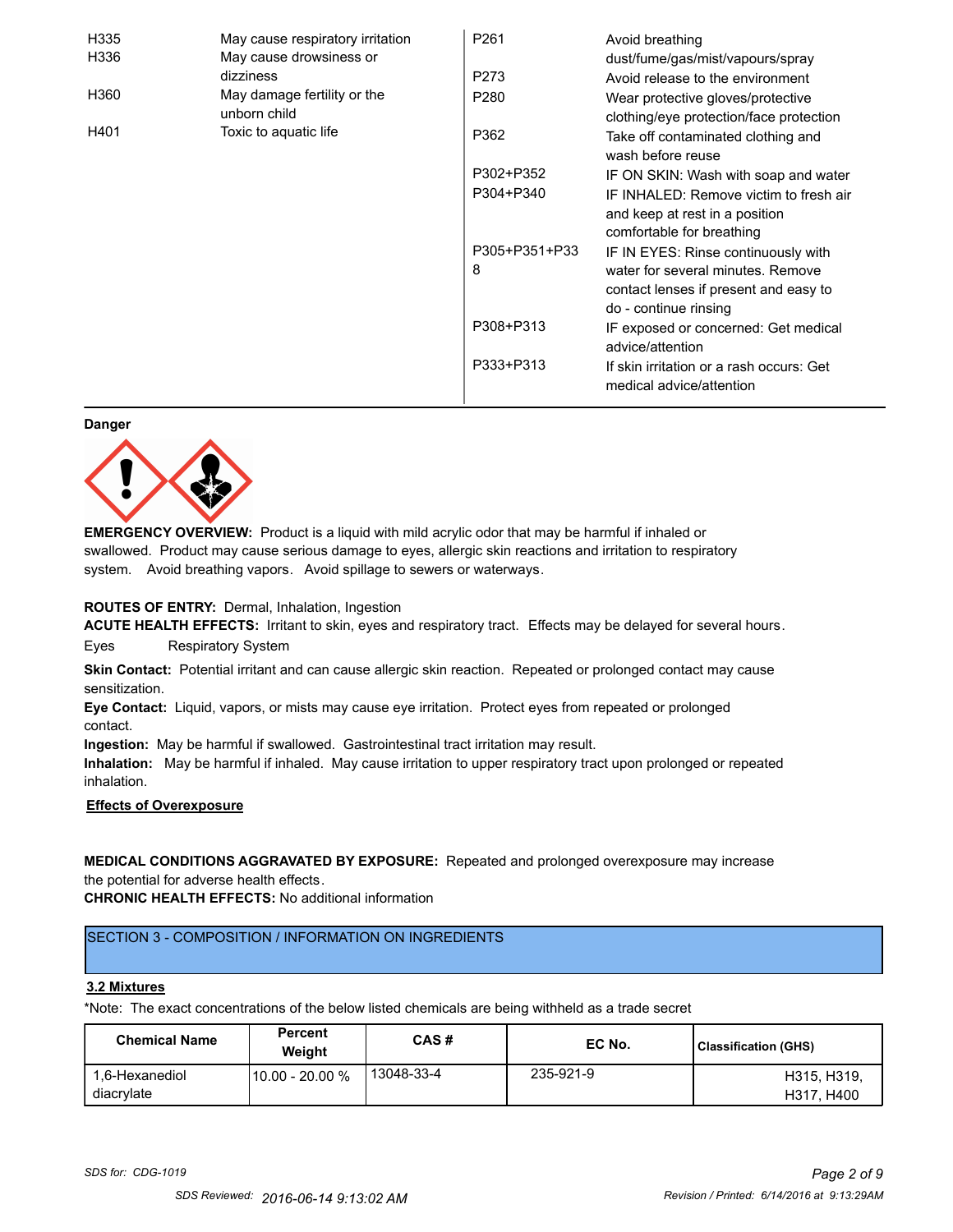| Tripropylene glycol<br>diacrylate                      | 5.00 - 10.00 %  | 42978-66-5 | 256-032-2 | H315, H319,<br>H317, H335 |
|--------------------------------------------------------|-----------------|------------|-----------|---------------------------|
| Carbon black                                           | $1.00 - 5.00 %$ | 1333-86-4  |           | H319, H335,<br>H372       |
| 1-Propanone, 2-<br>hydroxy-2-methyl-1-<br>phenyl-      | $1.00 - 5.00 %$ | 7473-98-5  |           | H302                      |
| Diphenyl-2,4,6-<br>trimethylbenzoyl<br>phosphine oxide | 0.10 - 1.00 %   | 75980-60-8 |           | H <sub>361</sub>          |

## SECTION 4 - FIRST AID MEASURES

### **4.1 Description of first aid measures**

**INHALATION:** Move subject to fresh air and keep warm. If subject is not breathing, administer artificial respiration. If breathing is difficult, have qualified personnel administer oxygen and get medical attention .

**EYE CONTACT:** Flush the eye and under lids with warm water for 15 minutes. Remove any contact lenses during the flushing. Get immediate medical attention if symptoms persist.

**SKIN CONTACT:** Remove and isolate contaminated clothing and shoes. Remove excess material from skin with clean cloth. Flush skin with running lukewarm water. Wash affected areas using mild soap.

**INGESTION:** If appreciable quantities are swallowed, seek immediate medical attention. Do NOT induce vomiting. Never give anything by mouth to an unconscious person.

### SECTION 5 - FIRE FIGHTING MEASURES

#### **5.1 Extinguising Media**

Evacuate area of all non-emergency personell. Firefighters must wear full emergency equipment with self contained breathing apparatus. At elevated temperatures hazardous polymerization may occur causing container rupture and in extreme cases, explosion. Fight fires from upwind and cool intact containers with water spray or stream at maximum range.

### Flash Point: 100 C (212 F)

**FLAMMABLE/EXPLOSIVE LIMITS (Volume % in air):** Not established **EXTINGUISHING METHOD:** Water fog, carbon dioxide (CO2) or dry chemical

#### **5.2 Special Hazards arising from the substance or mixture:**

Thermal decomposition can lead to release of irritating gases and vapors

#### **5.3 Advice for firefighters**

#### **Protective Equipment:**

Wear full emergency equipment with selfcontained breathing apparatus . Refer to Section 8

#### **5.4 Additional Information**

 Heating causes a rise in pressue, risk of bursting and combustion Shut off sources of ignition Carbon monoxide and carbon dioxide may form upon combustion

**OSHA CLASSIFICATION:** Class IIIB Combustible

### SECTION 6 - ACCIDENTAL RELEASE MEASURES

**6.1 Personal precautions, protective equipment and emergency procedures**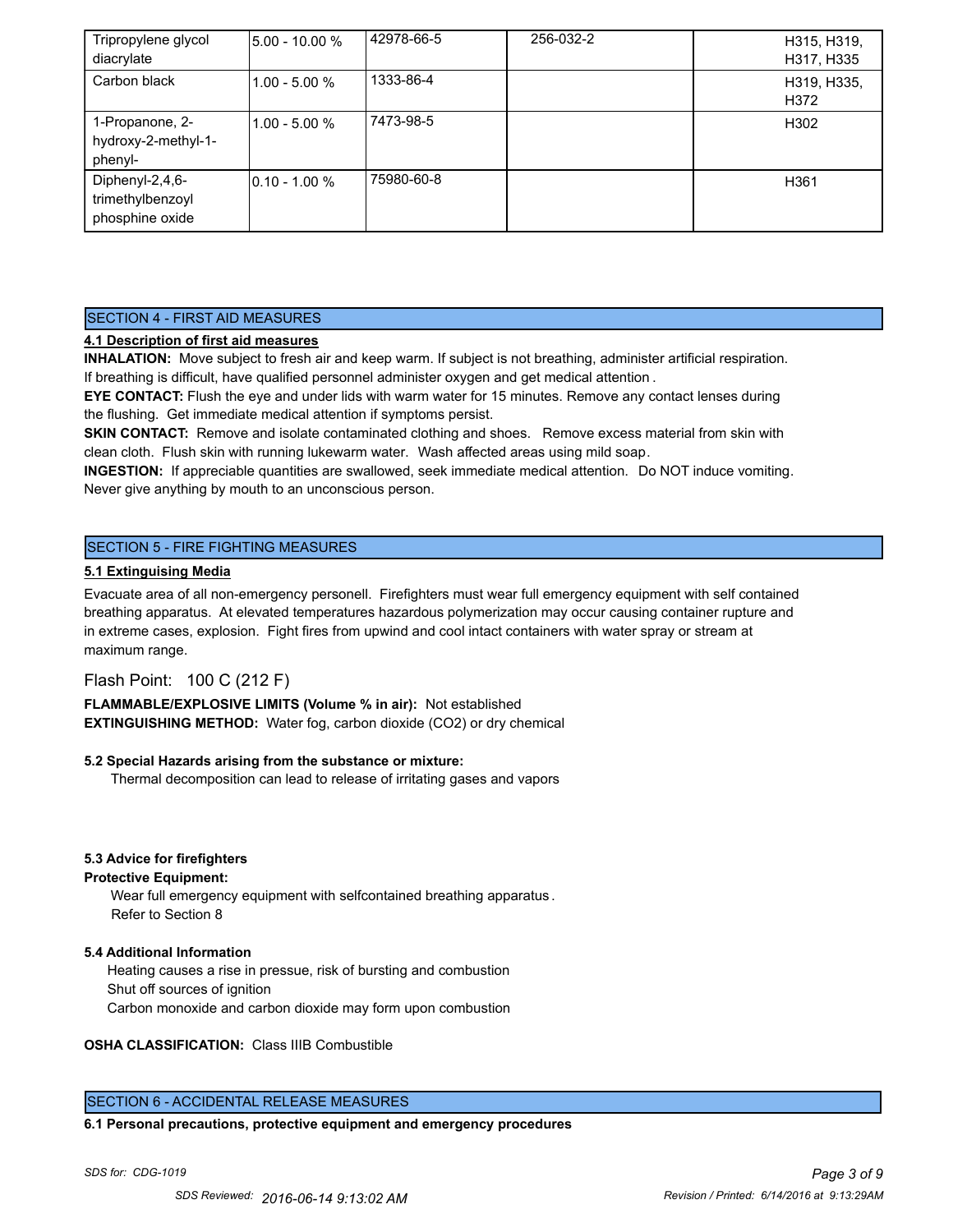Remove all sources of ignition and ventilate area. Avoid skin and eye contact. Use respiratory protection.

#### **6.2 Environmental precautions**

Avoid release to the environment. Local authorities should be advised if significant spillages cannot be contained

#### **6.3 Methods and materials for containment and cleaning up**

 Absorb with inert materials such as dry clay or sand and place in closed container for disposal as solid waste in accordance with all applicable regulations.

### SECTION 7 - HANDLING AND STORAGE

#### **7.1 Precautions for safe handling**

Avoid any unnecessary contact. Use protective clothing specified in Section 8.

#### **7.2 Conditions for safe storage, including and incompatibilities**

Store away from heat and sunlight to prevent spontaneous polymerization. Store below 90° F (32° C). Protect containers from physical damage. Storage of containers should conform to flammable and combustible liquid regulations.

### **SECTION 8 - EXPOSURE CONTROLS / PERSONAL PROTECTION**

#### **8.1 Control parameters**

#### **Exposure Limits:** Not established for mixture

| <b>Chemical Name / CAS No.</b>                                       | <b>OSHA Exposure Limits</b> | <b>ACGIH Exposure Limits</b>        | <b>Other Exposure Limits</b>                                                                                              |
|----------------------------------------------------------------------|-----------------------------|-------------------------------------|---------------------------------------------------------------------------------------------------------------------------|
| 1,6-Hexanediol diacrylate<br>13048-33-4                              |                             |                                     |                                                                                                                           |
| Tripropylene glycol<br>diacrylate<br>42978-66-5                      |                             |                                     |                                                                                                                           |
| Carbon black<br>1333-86-4                                            | 3.5 mg/m3 TWA               | 3 mg/m3 TWA (inhalable<br>fraction) | NIOSH: 3.5 mg/m3<br>TWA; 0.1 mg/m3 TWA<br>(Carbon black in<br>presence of Polycyclic<br>aromatic hydrocarbons,<br>as PAH) |
| 1-Propanone, 2-hydroxy-2-<br>methyl-1-phenyl-<br>7473-98-5           |                             |                                     |                                                                                                                           |
| Diphenyl-2,4,6-<br>trimethylbenzoyl phosphine<br>oxide<br>75980-60-8 |                             |                                     |                                                                                                                           |

#### **8.2 Exposure Controls**

**VENTILATION:** Provide natural or mechanical ventilation to minimize exposure. If practical, use local mechanical exhaust ventilation at sources of air contamination.

**EYE PROTECTION:** Use splash-proof safety goggles or safety glasses that are ANSI approved to prevent eye contact. Eyewash availability is also recommended.

**HAND PROTECTION:** Use nitrile, butyl or other gloves that are resistant to chemicals in Section 2. Replace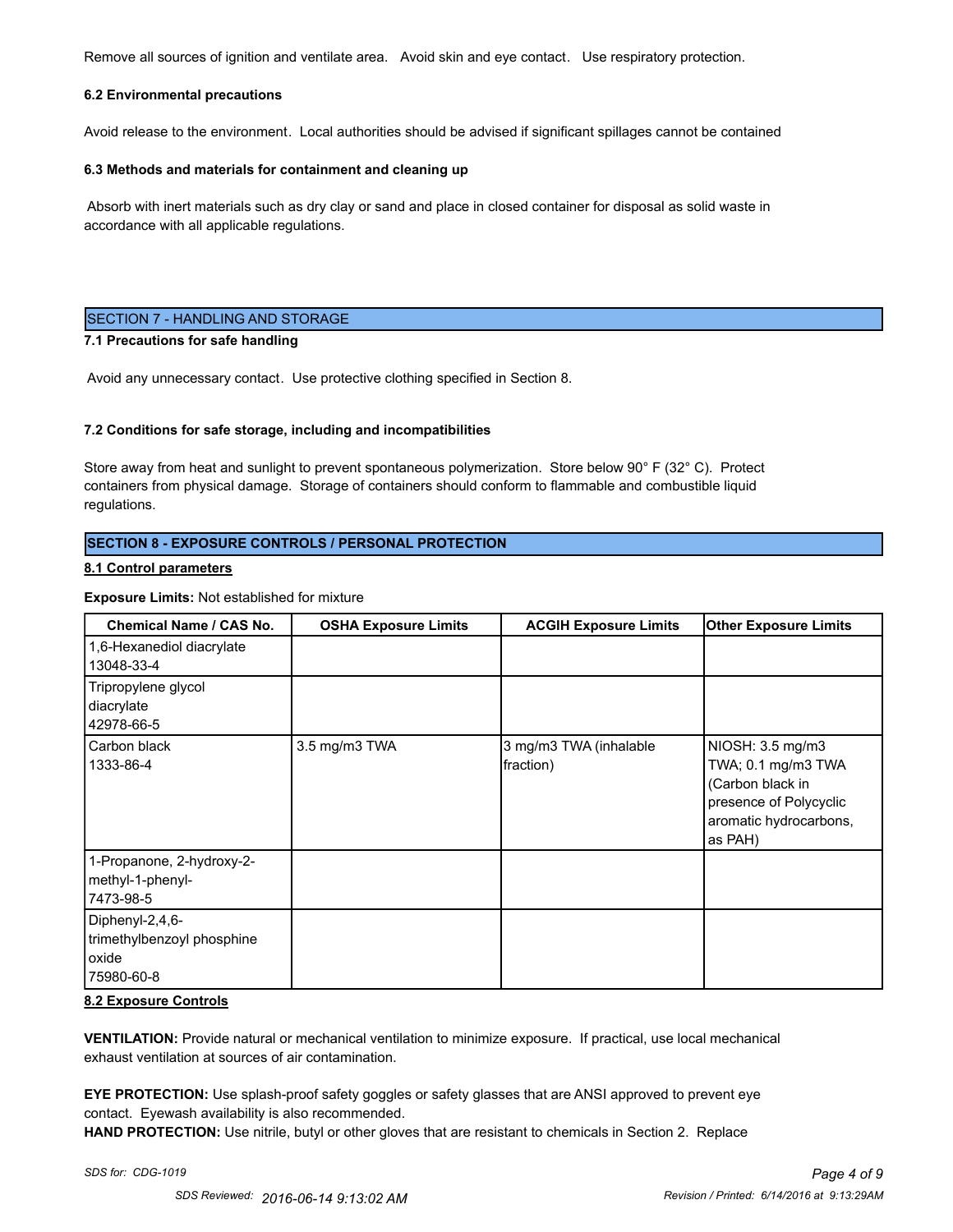immediately if punctured or torn or when a change of appearance (color, elasticity, shape) occurs . A minimum of 0.45mm thick gloves for long duration exposure (up to 4 hours) or mechanical handling activities; single use, disposable gloves for short duration exposures not exceeding 30 minutes or where splashes are likely, are recommended.

**RESPIRATORY PROTECTION:** Use of NIOSH/MSHA approved respirators is recommended where exposure limits may be exceeded. Consult the respirator manufacturer for appropriate type and application. **SKIN PROTECTION:** Protective or disposable outer clothing is recommended.

**Environmental Exposure Controls:** Avoid release to the environment. The product should not be allowed to enter drains, water courses or the soil.

| <b>SECTION 9 - PHYSICAL AND CHEMICAL PROPERTIES</b>       |                                   |                                  |                   |  |
|-----------------------------------------------------------|-----------------------------------|----------------------------------|-------------------|--|
| 9.1 Information on basic physical and chemical properties |                                   |                                  |                   |  |
| Appearance:                                               | Liquid with moderate<br>viscosity | Odor:                            | Mild Acrylic odor |  |
| Vapor Pressure:                                           | Not Established                   | <b>Vapor Density:</b>            | Heavier than Air  |  |
| ∣pH:                                                      | Not Established                   | Formula KG / Gal                 | 4.33              |  |
| <b>Melting Point:</b>                                     | Not Available                     | <b>Freezing Point:</b>           | Not Available     |  |
| Solubility:                                               | Not Soluble in Water              | <b>Boiling Range:</b>            | Not Available     |  |
| <b>Flash Point:</b>                                       | See section 5.1                   | <b>Evaporation Rate:</b>         | $<$ 1             |  |
| <b>Flammability:</b>                                      | See Section 5.4                   | <b>Explosive Limits:</b>         | See Section 5.4   |  |
| Viscosity:                                                | See Certificate of<br>Analysis    | <b>Specific Gravity (SG)</b>     | 1.144             |  |
| Grams VOC less water:                                     | $1\%$                             | <b>Partition Coefficient</b>     | Not Available     |  |
| <b>Auto-Ignition Temperature</b>                          | Not Available                     | <b>Decomposition Temperature</b> | Not Available     |  |

### **SECTION 10 - REACTIVITY / STABILITY HAZARD DATA**

### **10.1 Reactivity**

#### None known

#### **10.2 Chemical Stability**

This material is stable under recommended storage and handling conditions.

### **10.3 Possibility of hazardous reaction**

Under certain conditions (excess temperatures and contamination) hazardous polymerization may occur. Avoid high temperature and contamination with foreign materials.

#### **10.4 CONDITIONS TO AVOID:**

Excessive heat, ignition sources and contamination with dirt and other foreign materials.

#### **10.5 Incompatible Materials:**

Avoid contamination or inappropriate mixing with strong oxidizing agents, peroxides, strongly caustic materials and metal corrosion products including rust. Do not expose to UV light during storage.

#### **10.6 Hazardous decomposition products**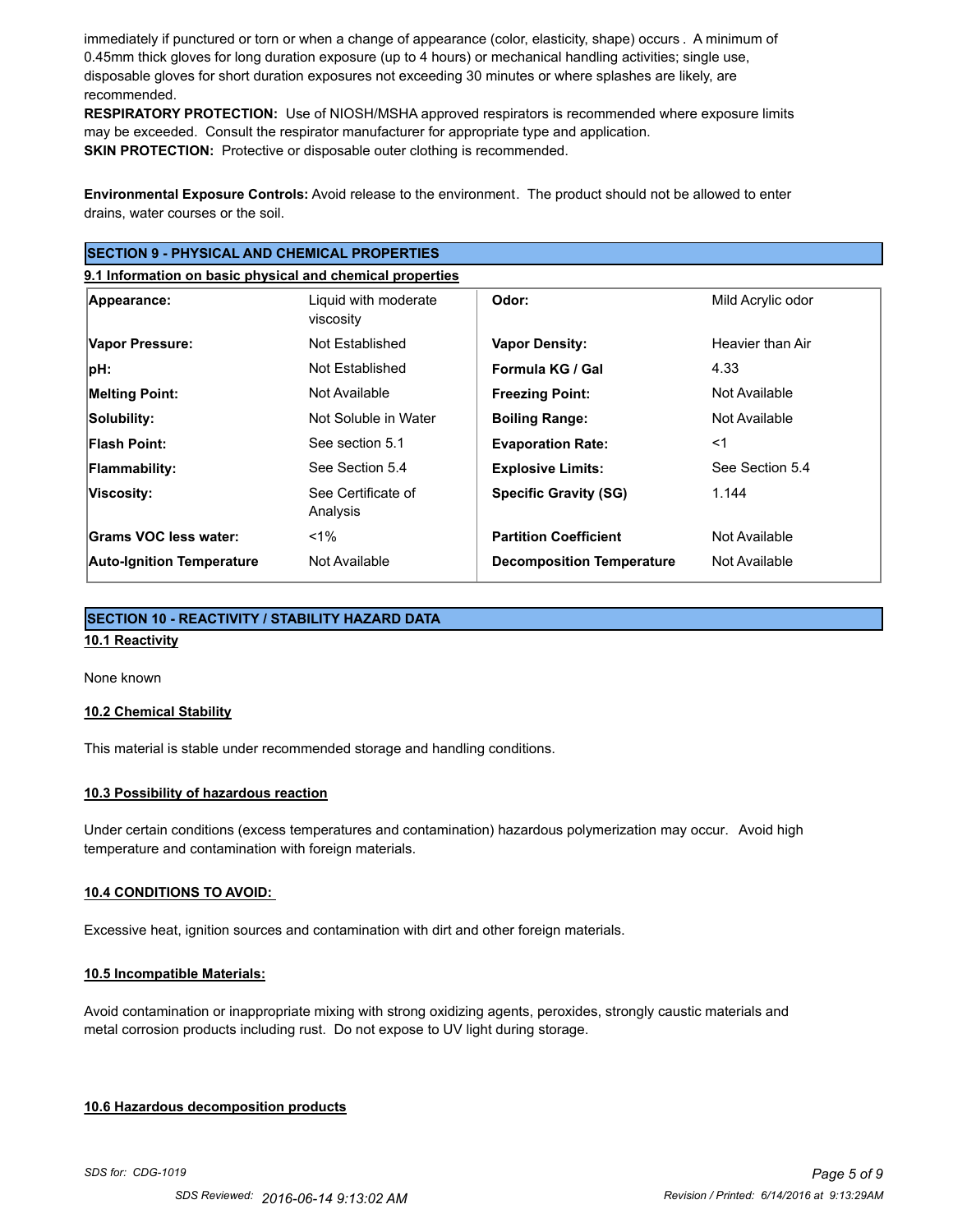Thermal oxidation or pyrolysis (as in fire) may yield carbon dioxide, carbon monoxide and volatile organic fragments which are flammable, irritating or toxic.

#### Hazardous polymerization will not occur.

### **SECTION 11 - TOXICOLOGICAL INFORMATION**

| <b>Component Toxicity:</b>                                                           |                                                                                     |  |
|--------------------------------------------------------------------------------------|-------------------------------------------------------------------------------------|--|
| <b>Component Description</b><br>Oral, Dermal, Inhalation<br><b>Toxicity</b>          | Ecotoxocity:                                                                        |  |
| 1,6-Hexanediol diacrylate<br>Oral:5.00 g/kg (Rat)<br>Dermal: 3,600.00 µL/kg (Rabbit) | N/A                                                                                 |  |
| Tripropylene glycol diacrylate<br>Oral:3,000.00 mg/kg (Rat)                          | 48 Hr EC50 Daphnia magna: 88.7 mg/L<br>72 Hr EC50 Desmodesmus subspicatus: >28 mg/L |  |
| <b>Carbon black</b><br>Dermal: 3.00 g/kg (Rabbit)                                    | 24 Hr EC50 Daphnia magna: >5600 mg/L                                                |  |
| 1-Propanone, 2-hydroxy-2-methyl-1-phenyl-                                            | N/A                                                                                 |  |
| Diphenyl-2,4,6-trimethylbenzoyl phosphine<br>oxide                                   | N/A                                                                                 |  |

**TOXICOLOGICAL DATA:** Slightly Toxic by injestion. Prolonged or repeated exposure may result in sensitization.

**LC50** - No additional information **LD50** - No additional information **MUTAGENICITY:** No additional information **REPRODUCTIVE EFFECTS:** No additional information **CARCINOGENICITY:**

Carbon black: NIOSH: potential occupational carcinogen IARC: Possible human carcinogen OSHA: listed

Carcinogenicity:

#### **SECTION 12 - ECOLOGICAL INFORMATION**

#### **12.1 Toxicity**

No determination has been made on ecological impact. However, it is recommended to prevent contamination of the environment with this product, i.e. soil, landfills, drains, sewers, surface waters, etc.

#### **12.2 Persistence and degradability**

No determination has been made on ecological impact. however, it is highly recommended to prevent contamination of the environment with this product, i.e. soil, landfills, drains, sewers, surface waters, etc

#### **12.3 Bioaccumulative potential**

No determination has been made on ecological impact. However, it is highly recommended to prevent contamination of the environment with this product, i.e. soil, landfills, drains, sewers, surface waters, etc.

#### **12.4 mobility in soil**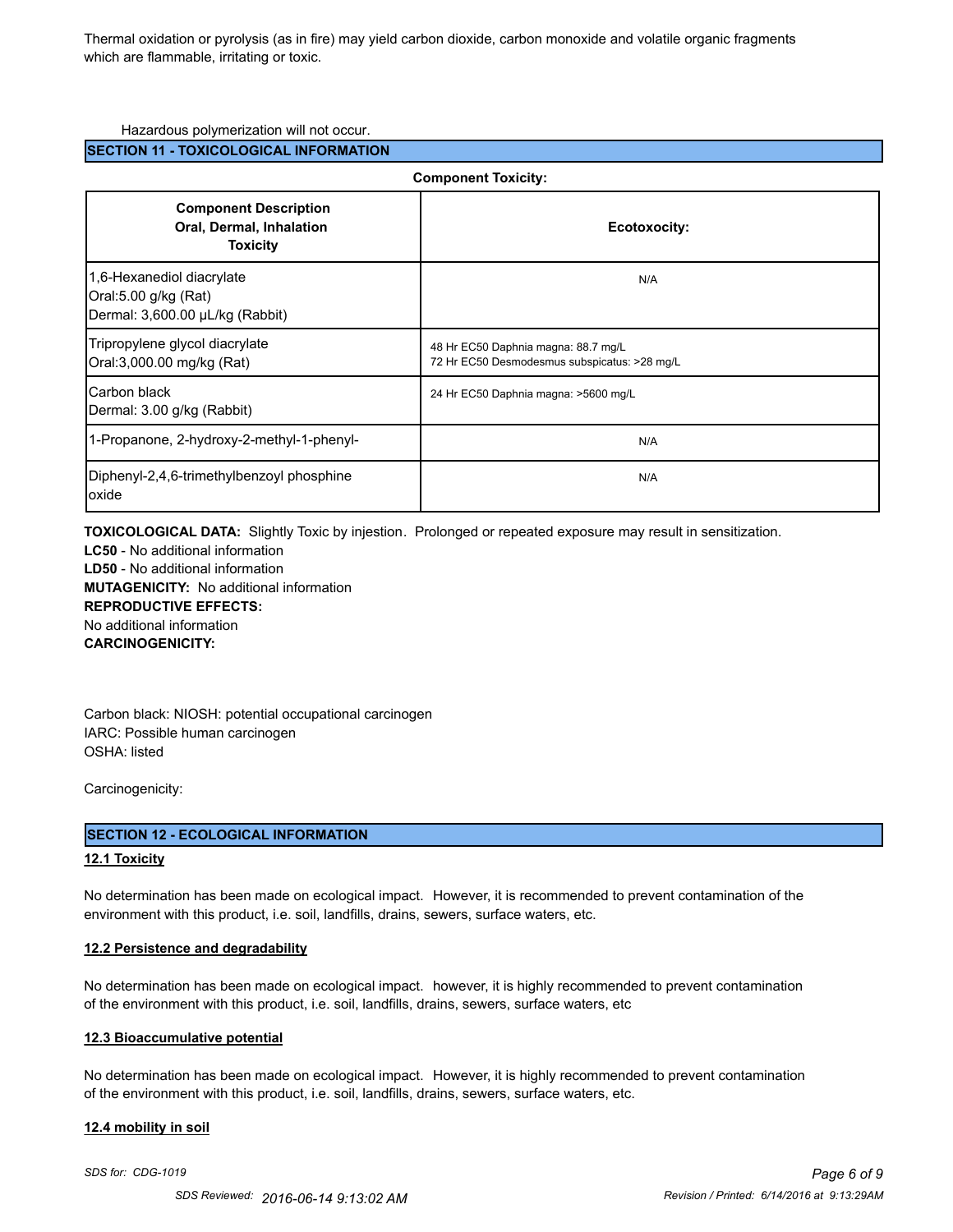No determination has been made on ecological impact. However, it is highly recommended to prevent contamination of the environment with this product, e.i. soil, landfille, drains, sewers, surface waters, etc.

### **SECTION 13 - DISPOSAL CONSIDERATIONS**

#### **13.1 Waste Water methods**

If material becomes a waste, it does not meet the criteria of a hazardous waste as defined under the Resource Conservation and Recovery Act (RCRA) 40 CFR 261 as supplied. Dispose of this material in accordance with all applicable federal, state, provincial, and local laws and regulations.

#### **SECTION 14 - TRANSPORTATION INFORMATION**

Transport this product in accordance with all applicable laws and regulations . This product, as supplied, is not regulated nor classified as a hazardous material/dangerous good by United States Department of Transportation (DOT), the International Civil Aviation Organization (ICAO), the International Maritime Organization (IMO), the Canadian Transportation of Dangerous Goods Act (TDG), or the International Air Transport Association (IATA) .

#### **14.1 UN Number:** Not Applicable

**14.2 UN Proper Shipping Name:** Not Applicable

**14.3 Transport Hazard Class:** Not Applicable **DOT (49 CFR)/IATA/IMDG Hazard Class:** Not Applicable

 **14.4 Packing Group:** Not Applicable

### **SECTION 15 - REGULATORY INFORMATION**

**15.1 Safety, Health and Environmental regulations / legislation specific for the substance or mixture**

This safety data sheet has been formatted to the best of our ability in accordance to Directive 67/548/EEC or Directive 1999/45EC, American National Standards Institute (ANSI) and contains hazard criteria and all information required by the Canadian Controlled Products Regulation (CPR) in regard to this product.

**Clean Air Act - Ozone Depleting Substances (ODS):** This product and its components do not contain Ozone Depleting Substances.

**Canadian Inventory Status:** Components of this product are currently listed on the Canadian Domestic Substance List (DSL) or the Canadian Non-Domestic Substance List (NDSL).

**Coalition of Northeastern Governors (CONEG):** This product meets the requirements of CONEG pertaining to heavy metals total content of no more than 100 PPM. No heavy metals are added as a part of the formulation, but raw materials may contain residual parts per million as naturally occurring elements.

**European Inventory Status:** Components of this product are listed on the European Inventory of Existing Commercial Substances (EINECS), the European List of Notified Chemical Substances (ELINCS), or are exempt from being listed.

**Food and Drug Administration (FDA) Food Packaging Status:** Components of this product have not been cleared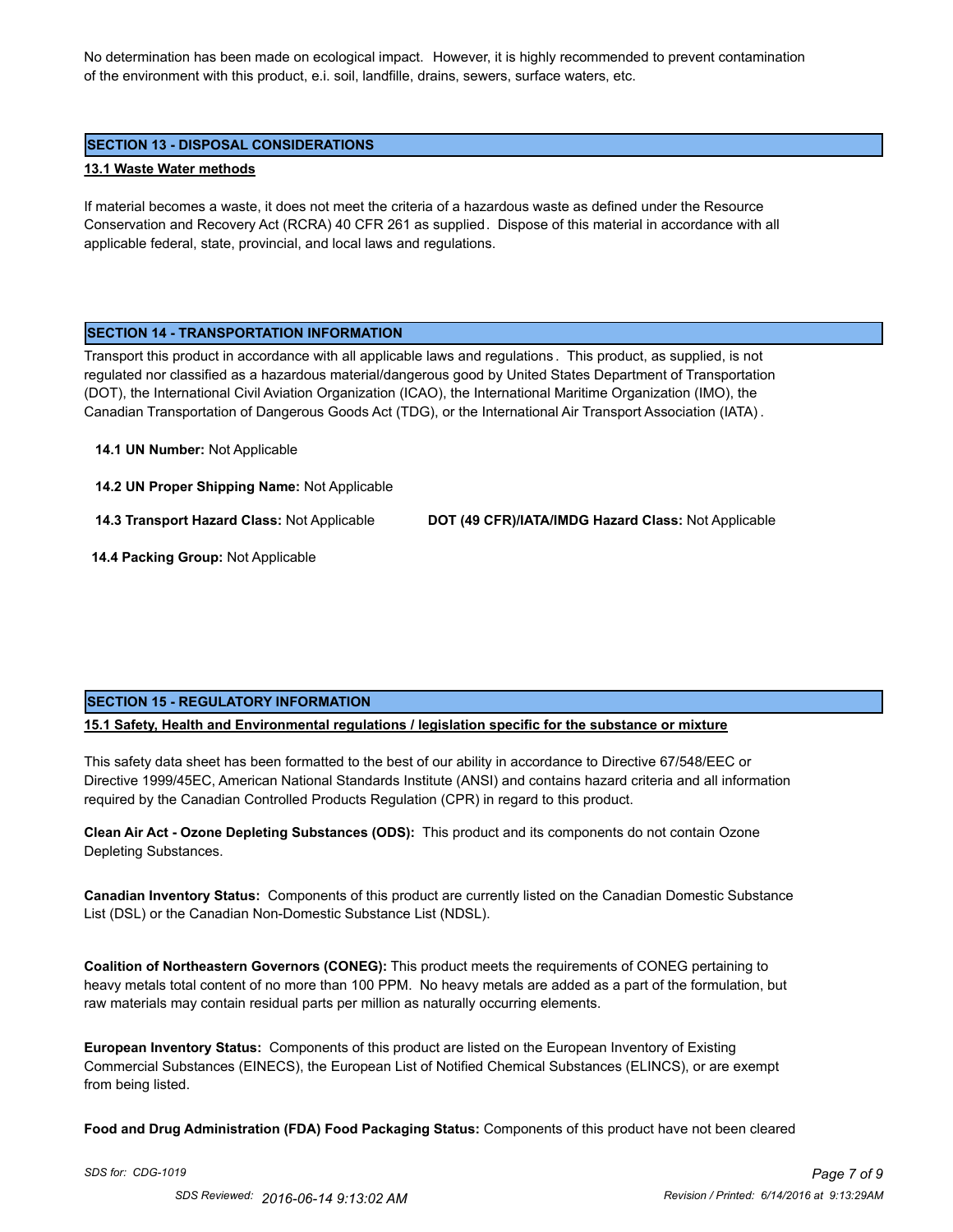by FDA for use in food packaging and/or other applications as an indirect food additive .

**European Union Directive 2011/65/EC Restriction of Hazardous Substances (RoHS):** This product is in compliance with the requirements of the RoHS2 Directive.

#### **California Proposition 65 RTK:**

The following components of this mixture are listed under California Proposition 65:

Carbon black 1333-86-4 1 to 5 % Carcinogen

If CAS numbers 13463-67-7 and/or 1333-86-4 are listed they are not supplied in respirable form.

**REACH** : This product is compliant with the registration of the REACH Regulation (EC) No. 1907/2006 as all its components are either excluded, exempt and/or preregistered.

The following Substances of Very High Concern are present (updated December 17, 2015 to review for the 168 SVHC)

- None

- None

### **Superfund Amendments and Reauthorization Act of 1986 (SARA) Title III: Section 302:**

- None

### **Superfund Amendments and Reauthorization Act of 1986 (SARA) Title III: SARA 313:**

 This product contains the following components that are regulated under the Toxic Chemical Release Reporting requirements 40 CFR 372:

- None

**Global Inventories:** The components of these products are listed in the following or exempt from listing:

Europe (EINECS): Yes USA (TSCA): Yes Canada (DSL): Yes Japan (ENCS): Yes Philippines (PICCS): Yes China (IECSC): Yes Australia (AICS): Yes Korea (KECI): Yes New Zealand (NZloC): Yes Taiwan (ECSI): Yes

#### **SECTION 16 - OTHER INFORMATION**

**Hazardous Material Information System (HMIS) National Fire Protection Association (NFPA)**